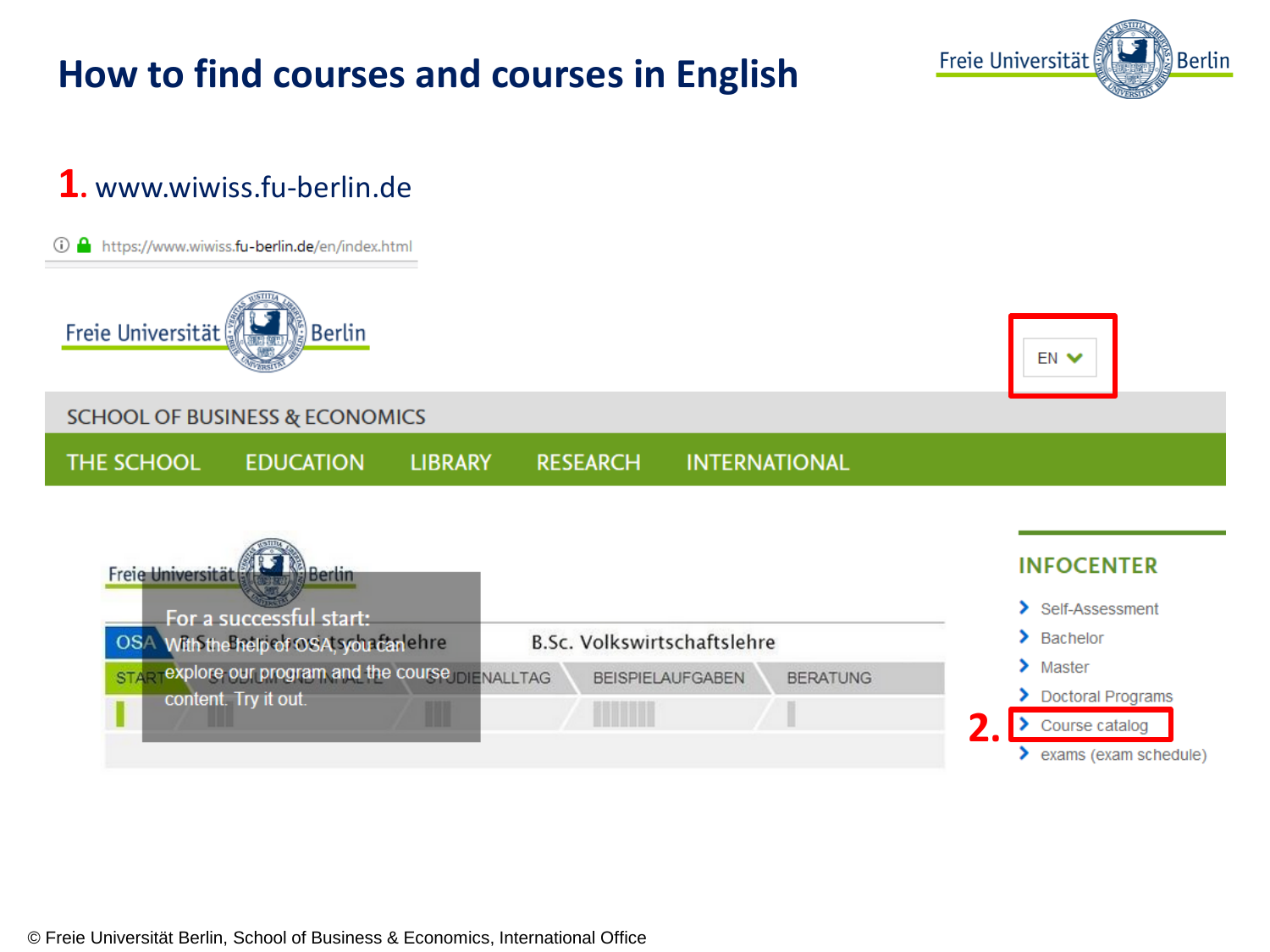

### **SCHOOL OF BUSINESS & ECONOMICS**

THE SCHOOL **EDUCATION LIBRARY** 

Homepage > Course catalog

## Course catalog



- The course catalog for the upcoming semester is updated approx. 8 weeks prior to semester start
- For reference : take a look at the catalog of the previous semester for which your stay is intended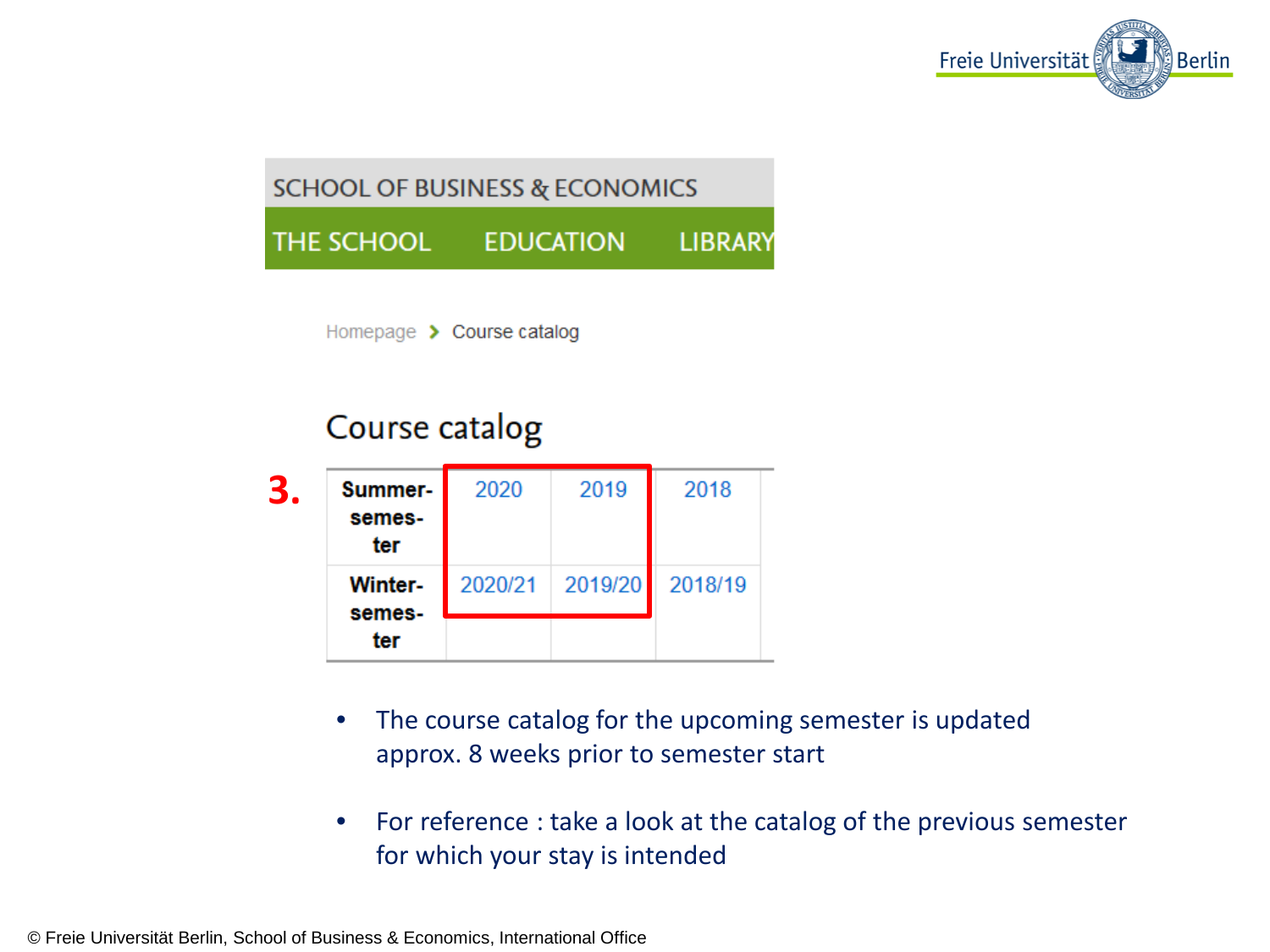

#### SoSe 20: School of Business and Economics

Der Fachbereich Wirtschaftswissenschaft bietet seinen Studierenden Orientierungsveranstaltungen rund um Fragen zum Lehrangebot an und engagiert sich bei FU-weiten Informationsveranstaltungen: Orientierungsveranstaltung am ...

**A) Lifead more**  $\cdot$  ...

#### **Bachelor's Programmes**

Bitte beachten Sie: In den Bachelor- und Masterstudiengängen sowie in den Modul- und ABV-Angeboten sind im Campus-Management-System neben den Modulanmeldungen auch die Anmeldungen zu den Lehrveranstaltungen vollständig...

read more  $\blacktriangleright$ 

Bitte beachten Sie: In den Bachelor- und Masterstudiengängen sowie in den Modul- und ABV-Angeboten sind im Campus-Management-System neben den Modulanmeldungen auch die Anmeldungen zu den Lehrveranstaltungen vollständig...

read more  $\blacktriangleright$ 

#### **B) Business Administration**

- Bachelor's programme in Business Administration (as of winter semester 2010/11)
- Bachelor's programme in Business Administration (as of winter semester 2012/13) 0170c\_k150 0170d\_k150
- Bachelor's programme in Business Administration (as of winter semester 2017/18)
- **General Professional Skills**
- **General Professional Skills**

Economics

© Freie Universität Berlin, School of Business & Economics, International Office

## **4.**

- A) Choose level of studies and program
- B) Choose latest version (as of….)

#### Master's programmes

Bitte beachten Sie: In den Bachelor- und Masterstudiengängen sowie in den Modul- und ABV-Angeboten sind im Campus-Management-System neben den Modulanmeldungen auch die Anmeldungen zu den Lehrveranstaltungen vollständig ...

#### read more  $\blacktriangleright$

Bitte beachten Sie: In den Bachelor- und Masterstudiengängen sowie in den Modul- und ABV-Angeboten sind im Campus-Management-System neben den Modulanmeldungen auch die Anmeldungen zu den Lehrveranstaltungen vollständig...

read more  $\blacktriangleright$ 

 $[101001]$ 

 $[0170b_{k150}]$ 

 $\boxed{0172a\_m30}$ 

0172b\_m30

 $[101011]$ 

| Finance, Accounting & Taxation                                                                                          |             |
|-------------------------------------------------------------------------------------------------------------------------|-------------|
| Management & Marketing                                                                                                  |             |
| Economics                                                                                                               | 1402        |
| • Master Economics (as of WiSe 09/10)<br>• Master Economics (as of WiSe 10/11)<br>• Master Economics (as of WiSe 12/13) | 0258c MA120 |
| <b>Public Economics</b>                                                                                                 |             |
| <b>Business Information Systems</b>                                                                                     |             |
| <b>Statistics</b>                                                                                                       |             |

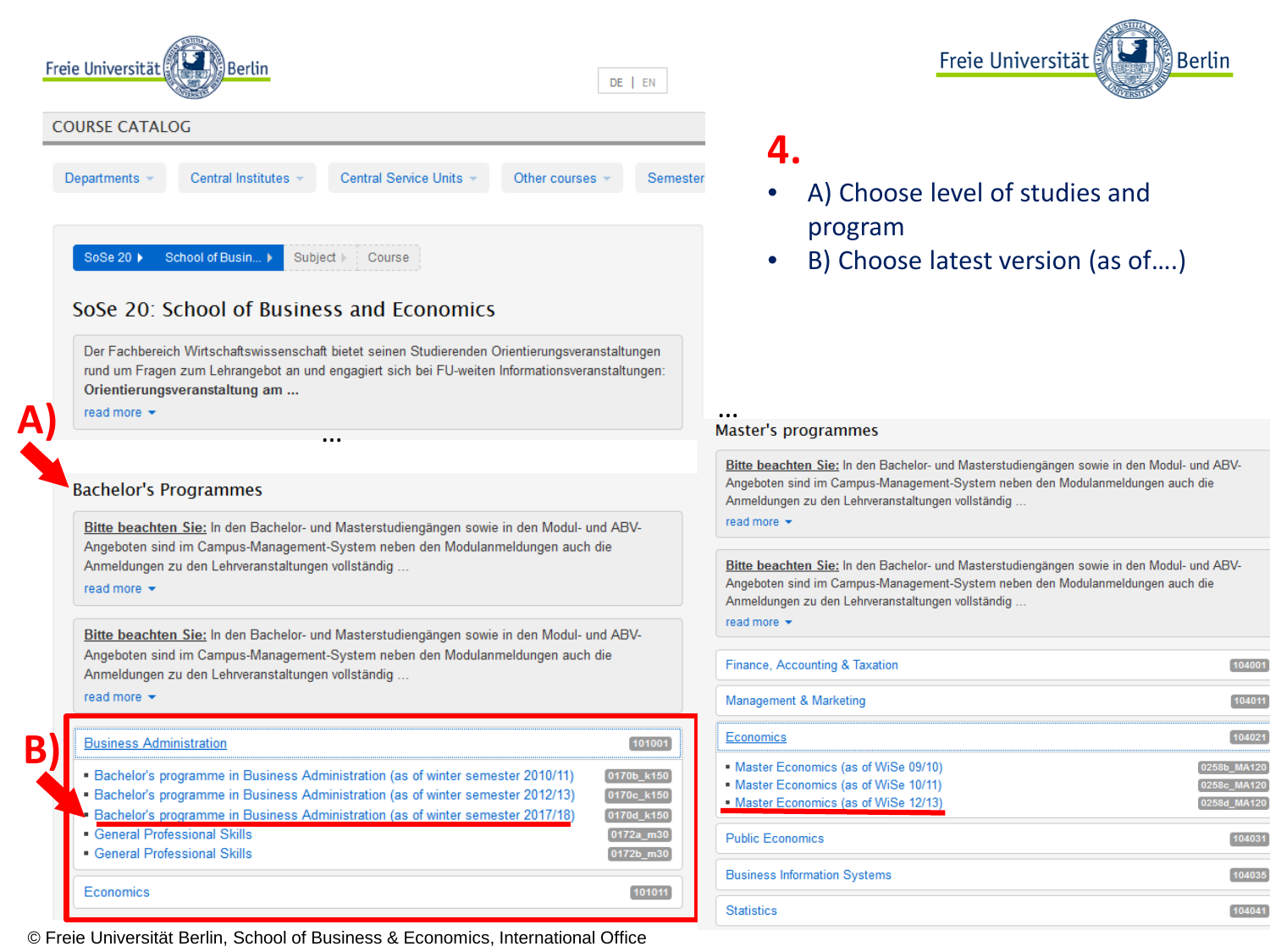#### **COURSE CATALOG**



#### 101143c SEMINAR

Neue Herausforderungen im Innovationsmanagement (Annette Biedermann, Carsten Dreher) Schedule: Termine siehe LV-Details (Class starts on: 2020-04-17) Location: 010 Seminarraum UG (Thielallee 73)

© Freie Universität Berlin, School of Business & Economics, International Office

## **5.**

**A)** 

0170d k150

0170dA1.3

0170dA1.4

0170dB1.7

List of courses on offer in that specific semester with information about schedule and location

- A) Course description
- B) "Module with no course offering": this module is usually offered in that particular semester but not during the semester that you are currently searching

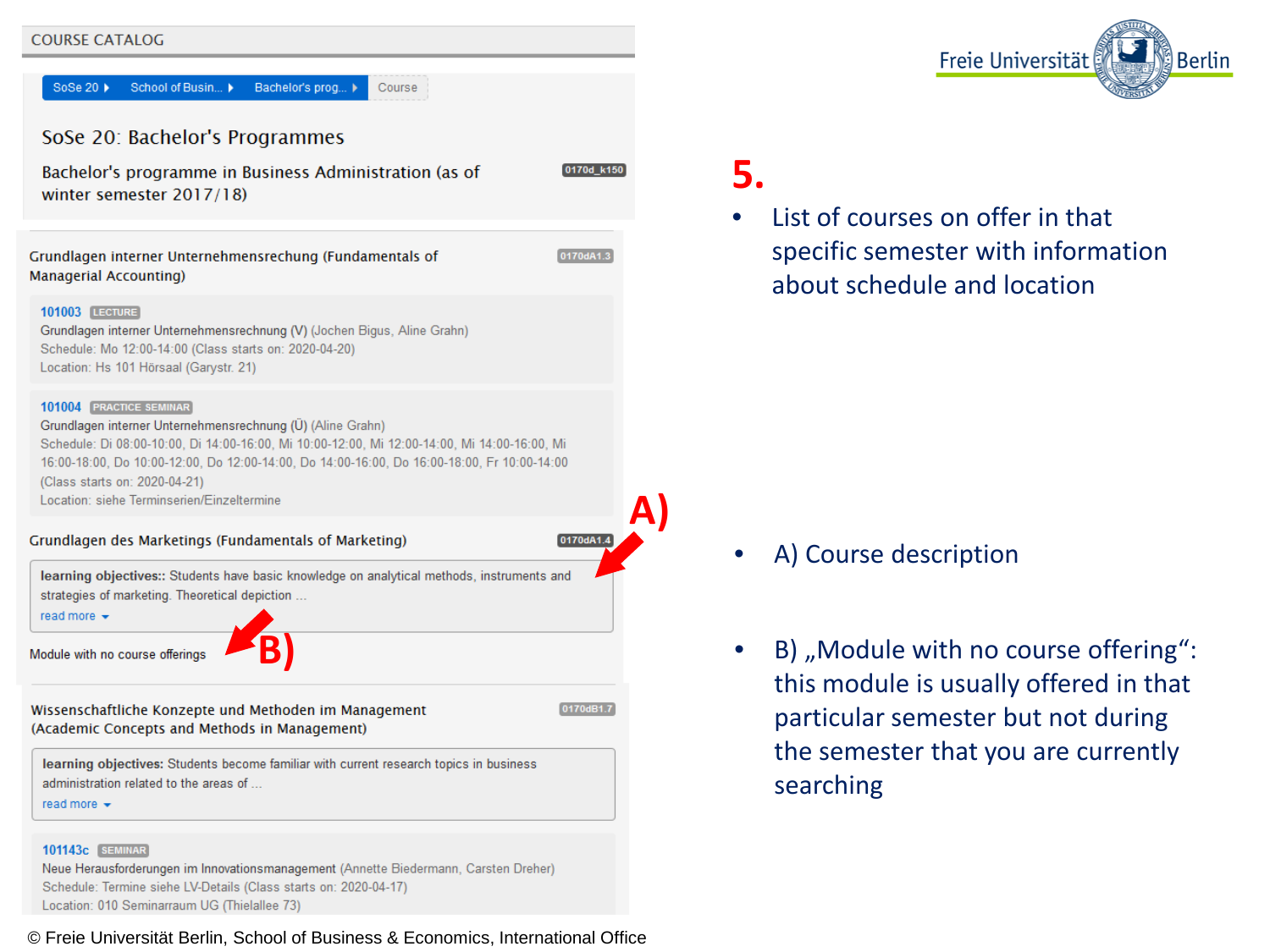

School of Busin... SoSe 20 ▶ Bachelor's prog... > 101143c >

**101143c** [SEMINAR]

#### SoSe 20: Neue Herausforderungen im Innovationsmanagement

Annette Biedermann, Carsten Dreher

#### **Comments**

Zu den Kommentaren der Veranstaltung

#### 6 Class schedule

**REGULAR APPOINTMENTS** 

| Fri. 08:00 - 12:00            | 6 Class schedule |
|-------------------------------|------------------|
| Fri, 2020-04-17 08:00 - 12:00 |                  |
| Fri, 2020-05-15 10:00 - 16:00 |                  |
| Fri, 2020-05-29 09:00 - 14:00 |                  |
| Thu, 2020-06-18 10:00 - 14:00 |                  |
| Wed, 2020-07-01 09:00 - 16:00 |                  |
| Thu, 2020-07-02 09:00 - 16:00 |                  |

Location: 010 Seminarraum UG (Thielallee 73) Schedule: Termine siehe LV-**Details** 

Class starts on: 2020-04-17

Course language: German

#### **Contact hours: 3**

Number of participants: 24 Limited attendance: Yes Attendance required: Yes Modules where this course belongs Information for pregnant and<br>nursing students

## **6.**

• Detailed course information:

- language
- schedule
- participants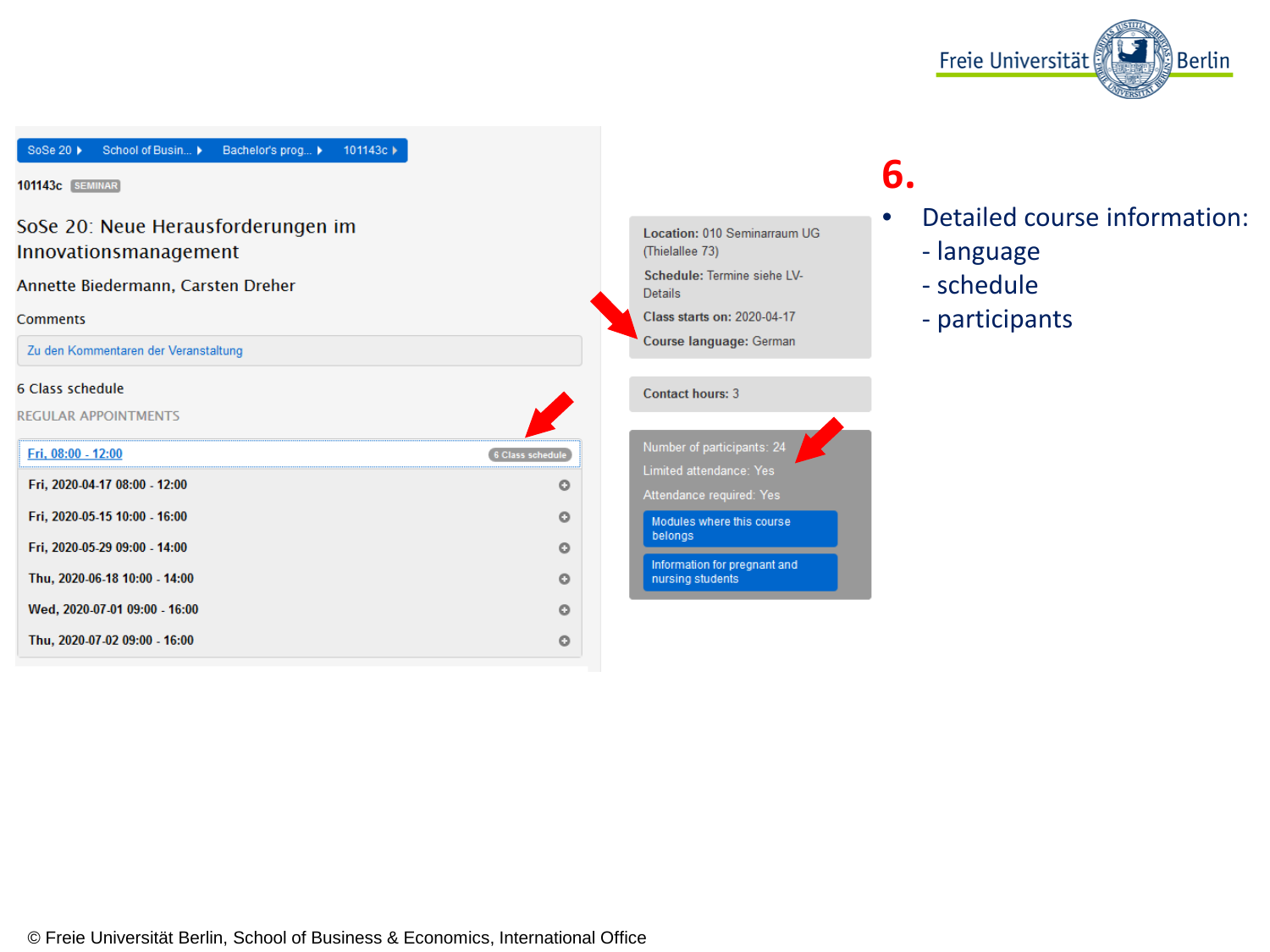

# **7.**

## When looking for courses in **English:** • Select **Advanced search**:

- semester
- School of Business & Economics
- English

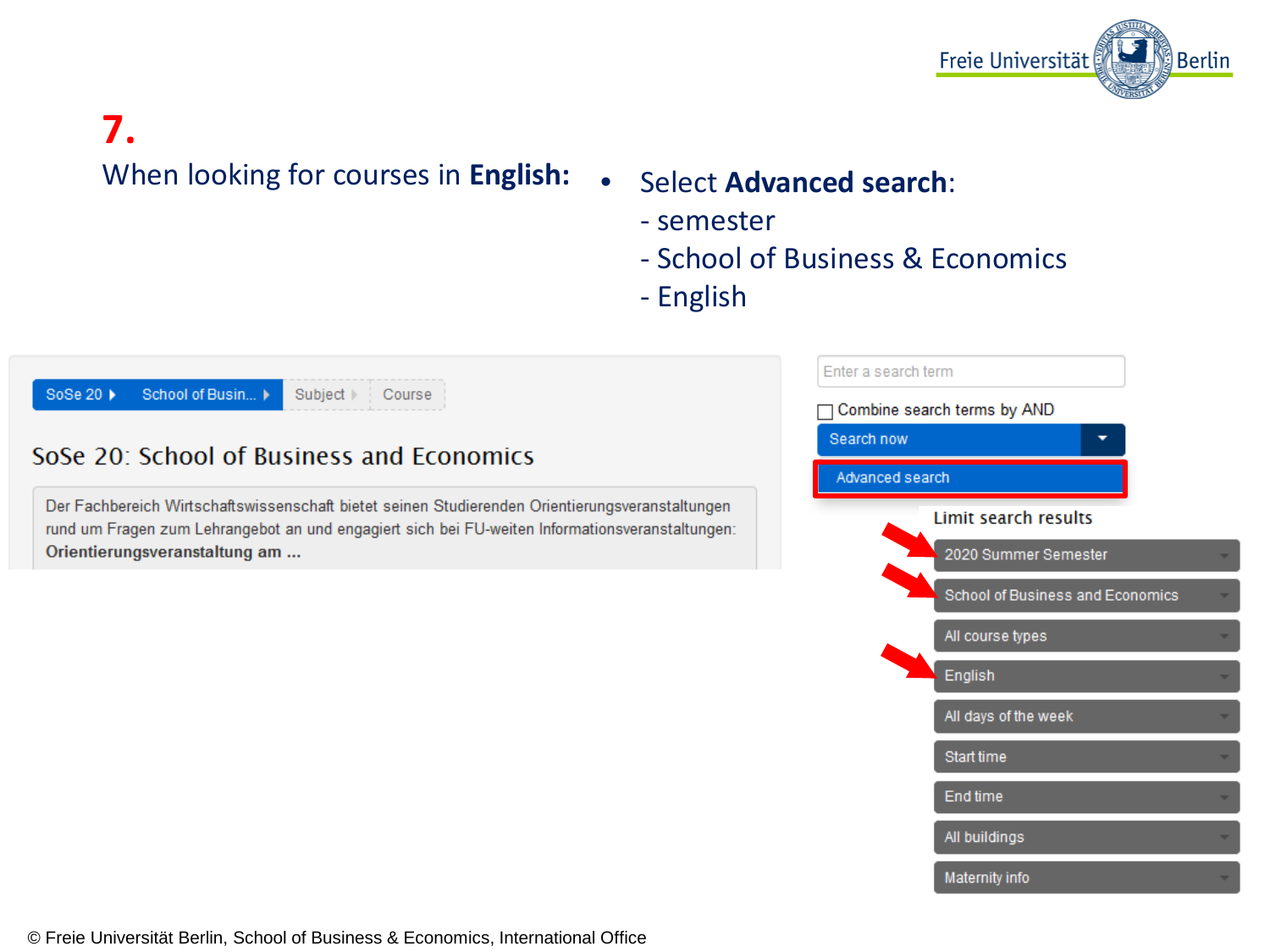#### SoSe 20: Advanced search

| Searching for " returned 61 results.                                                                                                                                                                                   |                   |                       |
|------------------------------------------------------------------------------------------------------------------------------------------------------------------------------------------------------------------------|-------------------|-----------------------|
| Searching by course language 'english' returned the follwoing results                                                                                                                                                  | Χ.                |                       |
| Course no.<br>2<br>3<br>$\sqrt{5}$<br>6<br>$\overline{7}$<br>4                                                                                                                                                         | alphabetically    | $A)$ S                |
| <b>101041 LECTURE</b>                                                                                                                                                                                                  |                   | B) C                  |
| Org.: Strukturen u. Prozesse (V) (Miriam Flickinger)<br>Schedule: Mi 14:00-16:00 (Class starts on: 2020-04-15)<br>Location: Mi HFB/Audimax (Garystr. 35-37), Mi HFB/D Hörsaal (Garystr. 35-37)                         |                   | C) C                  |
| <b>101042 METHODS TUTORIAL</b><br>Og.: Strukturen u. Prozesse (Ü) (Miriam Flickinger)<br>$\mathbb{S}^d$<br>hedule: Do 14:00-16:00 (Class starts on: 2020-04-16)<br>Location: HFB/B Hörsaal (Garystr. 35-37)            |                   | to fi<br><b>Eligi</b> |
| 101092 ADVANCED LECTURE COURSE<br>International Management (V) (Anja Kirsch)<br>Schedule: Mo 08:30-10:00, zusätzliche Termine siehe LV-Details (Class starts on: 2020-04-20)<br>Location: Hs 107 Hörsaal (Garystr. 21) |                   | und<br>grac           |
| 101093 METHODS TUTORIAL<br>International Management (Ü) (Anja Kirsch)<br>Schedule: Mo 12:00-14:00. Mo 14:00-16:00. zusätzliche Termine siehe LV-Details (Class starts on:<br>2020                                      |                   |                       |
| SoSe 20 ▶<br>101092 ▶<br>Loca<br>Э.<br>101092 ADVANCED LECTURE COURSE<br>$10 - 1$                                                                                                                                      |                   |                       |
| SoSe 20: International Management (V)<br>Die r<br><b>Sche</b>                                                                                                                                                          |                   | Locati                |
| Anja Kirsch<br>Loca                                                                                                                                                                                                    |                   | 21)<br>Sched          |
| <b>Comments</b>                                                                                                                                                                                                        |                   | zusätzl<br>Details    |
| Zu den Kommentaren der Veranstaltung                                                                                                                                                                                   |                   |                       |
| 11 Class schedule                                                                                                                                                                                                      |                   | Course                |
| <b>REGULAR APPOINTMENTS</b>                                                                                                                                                                                            | Show all Hide all | Contad                |
| Mon, 08:30 - 10:00                                                                                                                                                                                                     | 8 Class schedule  |                       |
|                                                                                                                                                                                                                        | 3 Class schedule  | Limited               |
| Fri, 08:30 - 10:00                                                                                                                                                                                                     |                   | Attenda               |
|                                                                                                                                                                                                                        |                   |                       |
|                                                                                                                                                                                                                        |                   | Modul<br>belon        |

© Freie Universität Berlin, School of Business & Economics, International Office



- elect course of interest
- heck course details (e.g. language)
- heck "Modules where this course belongs" ind out whether you are eligible for the course.
- bility:

ergraduate students: Bachelor's courses duate students: Master's courses

on: Hs 107 Hörsaal (Garystr. ule: Mo 08:30-10:00. iche Termine siehe LVtarts on: 2020-04-20 language: English t hours: 2 ittendance: No e required: No

> here this course tion for pregnant and students

#### **INTERNATIONAL MANAGEMENT (V)**

This course belongs to following modules:

- » Bachelor's programme in Business Administration (as of winter semester 2 » International Management (International Management) 0170bB1.3
- » Bachelor's programme in Business Administration (as of winter semester 2 » International Management (International Management) 0170bB1.3
- » Bachelor's programme in Business Administration (as of winter semester 2 » International Management (International Management) 0170bB1.3
- » Bachelor's programme in Business Administration (as of winter semester 2 » International Management (International Management) 0170bB1.3
- » Bachelor's programme in Business Administration (as of winter semester 2 » International Management (International Management) 0170bB1.3
- » Bachelor's programme in Business Administration (as of winter semester 2
- » International Management (International Management) 0170bB1.3